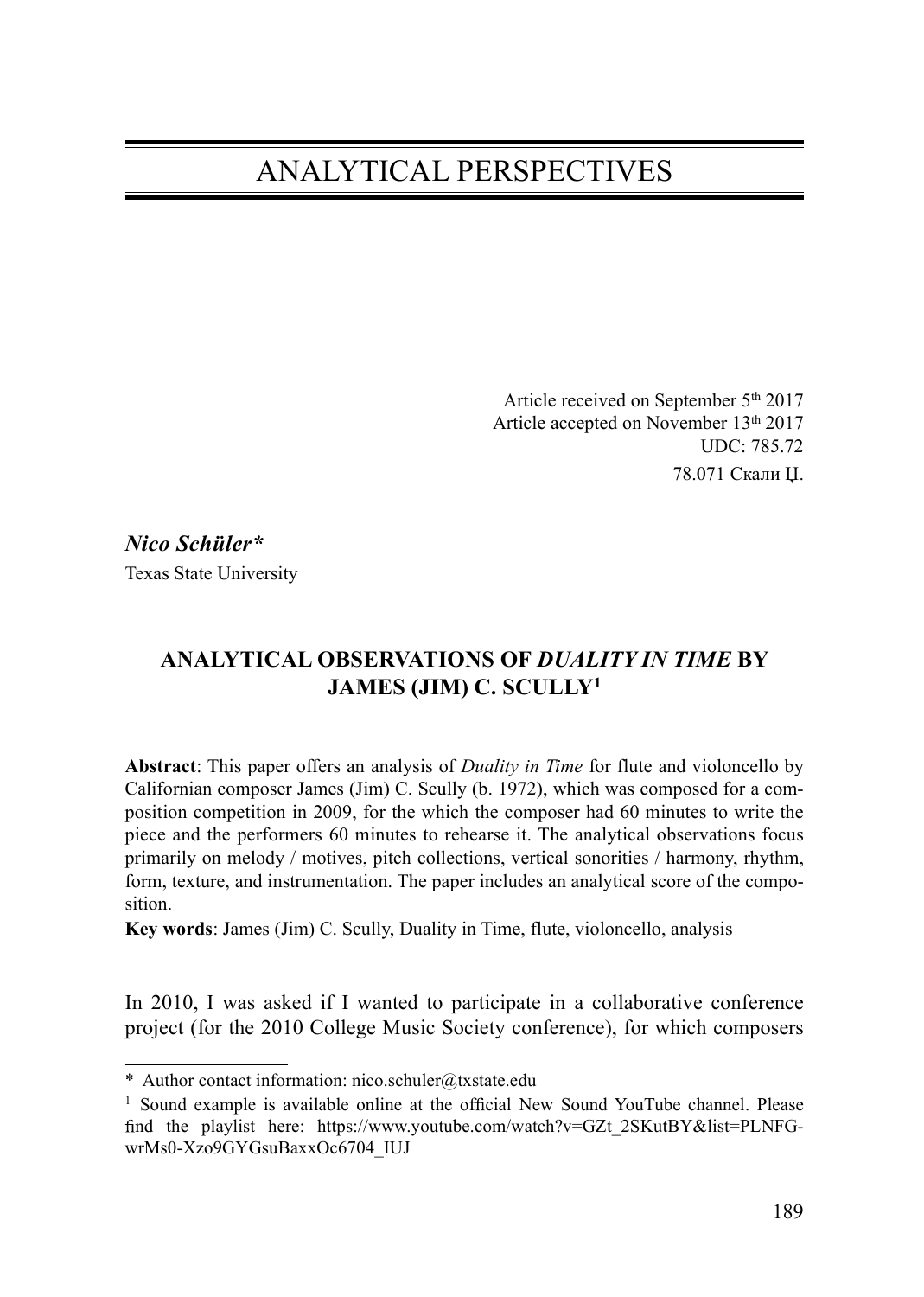would – anonymously – submit a composition, which would then be analyzed by music scholar. The analysis was to be presented at the conference, followed by a performance of the composition. The goal was an intra-disciplinary collaboration between composers, performers, and music scholars. Below is my analysis of the composition *Duality in Time*, which, as I would learn in the midst of my analytical undertaking, was composed by California composer James (Jim) Scully. The focus (or goal) of the analysis was not specified by the conference organizers, and thus I had the freedom to include as many of the musical elements and parameters in my analytical observations as possible. The audience of my analytical observations received my analytical score, which is re-printed here with the permission by the composer.

\* \* \*

Duality in Time is a fast-paced duet for flute and violoncello in  $A-B-A$  form. The A part at the end is unmodified  $-$  it is completely identical to the first part. The enclosed analytical score, therefore, only contains the first two pages, on which the reader can find the A part and the B part.

The A part has a bass ostinato in the cello, which emphasizes C by a neighbor motion, followed by a sustained C, which functions as a pedal tone. The bass ostinato consists of C-D-flat-C-C-G-E-flat-B-flat-C. After each statement of the ostinato, the note connecting to the next statement of the ostinato may be modified: a D-flat in m. 4, an E-flat in m. 6; in m. 8, the C is not sustained, but the D-flat instead, then connecting with an E-flat-D-flat-motion to the final statement of the ostinato, in which even the second C is not sustained anymore. Thus, the initial emphasis on C is weakened. The A part ends with a unison ostinato statement in both cello and flute.

The flute in part A carries the melody, which partially mimics the C-pedal tone from the cello part: in m.  $3$  on C, in m.  $5$  as well as mm.  $6-7$  on E-flat, then B-flat in m. 7, and in mm. 8-9 on A, which is the melodic climax. The melody itself is constructed especially with P4s and m6s/M3s – thus, interval vectors 5 and 4.2 It is also those intervals that can be found in the bass ostinato: P4, M3, m6. The perfect 4ths are dominating, creating a quartal sound that becomes quite characteristic of *Duality in Time*.

While this piece is clearly contrapuntal, there are certain sonorities that seem to be structurally important intervallic relations between the two parts and that stick out aurally: Initially a P4 in measure 1, then a m7 at the beginning of mea-

<sup>2</sup> In this article, intervals are being abbreviated in terms of quality and size. For example, a perfect fourth is abbreviated as P4, a minor sixth as m6, and a major third as M3, etc.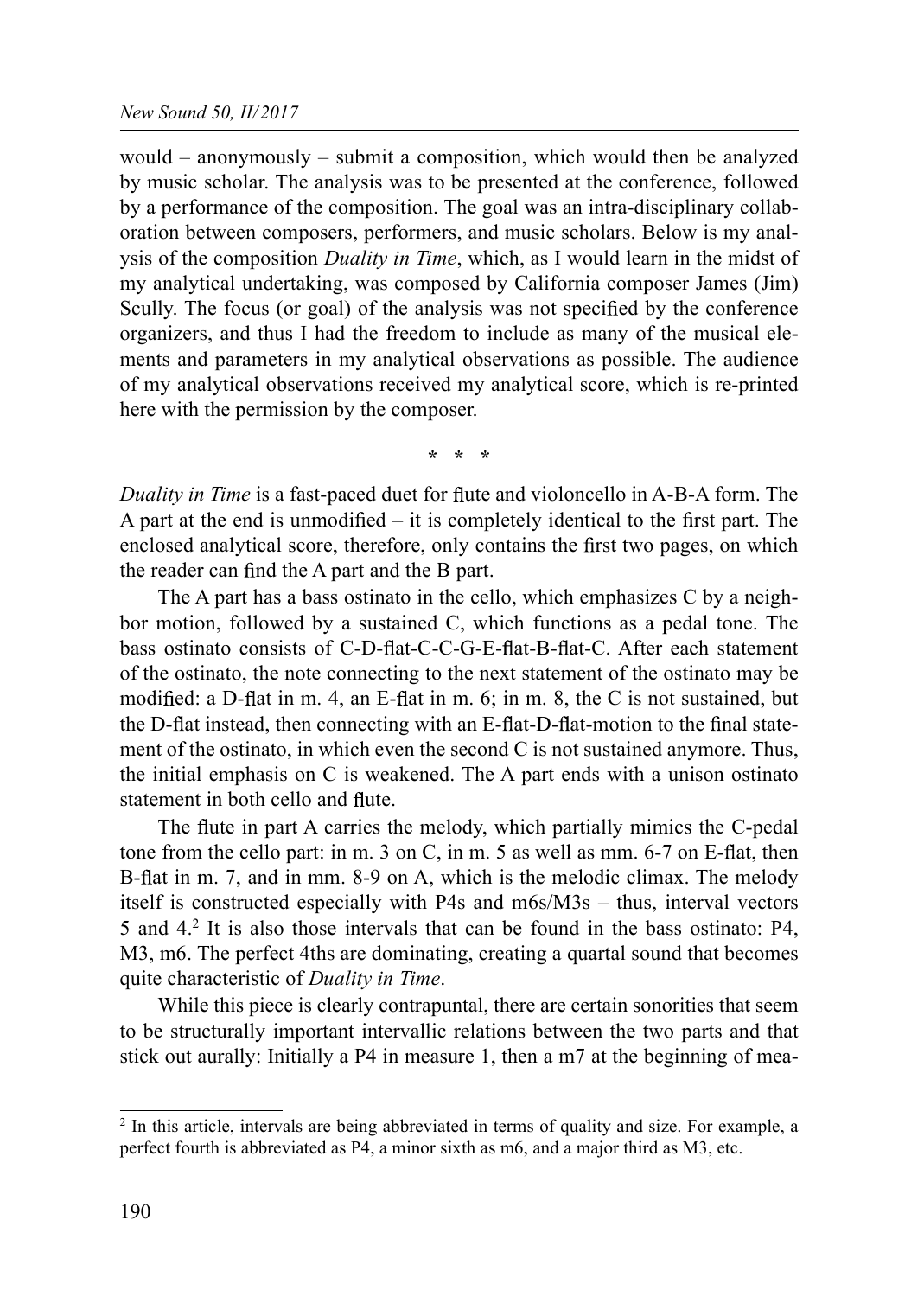sure 2 (please note that a m7 is an automatic byproduct of a quartal piece, as two stacked P4 create a m7 as the frame interval), then a P8 in measures 3 and 4, a M9 at the end of measure 4, a m10 at the beginning of measure 5, a P8 in measure 6, a m7 in measure 8, a M6 in measure 9, and back to a P8 in measure 10. Thus, we can observe an enlarging interval pattern  $- p8-M9-m10 -$  and then its exact mirror, reducing the interval from p8 to m7 and M6, before ending part A on a p8 (in unison motion between flute and cello, which is actually three octaves apart).

Instrumentation-wise, the composer kept both instruments purposefully apart from each other: the flute is used in its upper register, with the climax being almost at the top of its range (the high A), and the cello part is in the lower cello register, in fact on the very bottom of its register (the low C). This surely supports the contrapuntal nature and reduces harmonic dissonances. Each part has also its dynamic markings, which emphasizes the pedal tones in the cello (and its disappearance toward the end of the A part).

The syncopations make this A part very energized. Although phrase lengths are the same (at 8 beats), the melodic activities vary within each phrase. Strong accents on off-beats, such as at the end of measures 2, 8, and 10, add to the feeling of rhythmic displacement and the overall energizing in this A part.

That leaves me with one more observation about the pitch content of the A part. While the flute part alone, with the exception of the last measure of part A (which is the bass ostinato), is based on a C-Dorian scale, the embellishment of the C with a Db in the cello is quite dominant and makes the overall pitch content with its centering around C a C Adonai Malakh mode: C-D-flat-D-E-flat-F-G-A-B-flat-C. The Adonai Malakh mode originates in Jewish music traditions, specifically liturgical music as well as Yiddish folk music. In its liturgical use, it refers to Psalm 93, Adonai Malakh (God is King). This mode, or scale, became quite important in American song writing, which is why we may not perceive it as non-Western. But I do not know whether the composer used this scale intentionally.

While the A part is 10 measures in length, the B part is 8 measures long, consisting of four phrases of each two measures. The first two phrases have the melody in the cello; this melody is derived from the flute in measures  $6$  and  $7$ of part A, specifically interval classes  $5, 5, 1, 4, 4, 7$ . While the beginning of this cello melody in part B emphasizes B-flat, the flute part uses the syncopated neighbor motion from the bass ostinato from part A; however, the pitch C is this time not emphasized by sustained notes, but the emphasis is on the D-flat, establishing a D-flat modality.

In the second phrase of part B, the cello melody is transposed and slightly modified in its initial measure, but is completed as an exact transposition of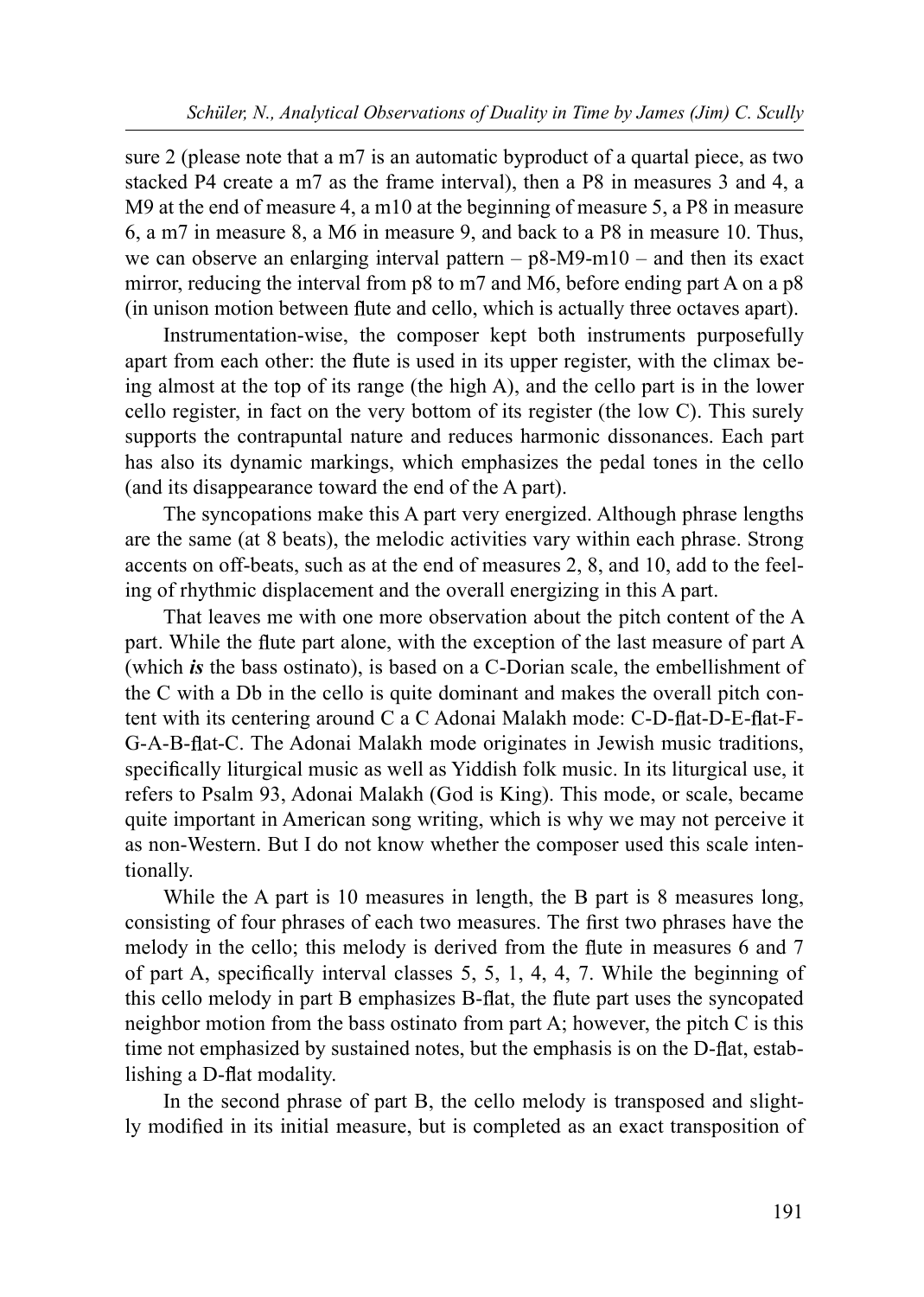its appearance in phrase 1. For phrases 3 and 4, the melody is imitated in the flute, while the cello continues with a similar-style countermelody. With "similar style", I mean a countermelody that emphasizes the quartal-quintal melodic structure of the melody, which was, as I stated earlier, derived from part A. Rhythmic activity is decreased, and the dissonances found in the first two phrases between cello and flute are 'replaced' by consonances. Modal and even tonal implications eventually prevail, such as the common-practice progression iii-vi-V-I at the end of part B. (Notice also the descending P5 motion in the cello at the end of each phrase.) Overall in part B, we can observe a strengthening of the tonal emphasis on Db; this strengthening of the tonality or modality is contrary to that in part A, where we can find a relatively strong emphasis on  $C$  at the beginning, which is then weakened toward the end of part A.

The instruments continue to be in their outer registers: cello in its lower register and flute in its higher. The cello has its focal point in measure 14, while the flute leads up to its focal point at the very last note of the much more lyrical part B.

The overall pitch content of part B creates a rotated chromatic and diatonic Dorian mixed mode, which can be seen as both a contrast to, and continuation of, part A that was based on a Dorian mode with an added lowered  $2<sup>nd</sup>$  scale degree (creating the Adonai Malakh mode). The chromatic and diatonic Dorian Mixed mode in part B is spelled F-G-flat-G-A-flat-B-flat-C-D-flat-D-E-flat-F  $-$  a Dorian mode with added chromatic notes (specifically, an added lowered  $2<sup>nd</sup>$  scale degree and an added lowered  $6<sup>th</sup>$  scale degree), which is commonly used in modal jazz improvisations. However, using the chromatic and diatonic Dorian mixed mode in a rotated form (more like a chromatically enriched Aeolian mode) – starting on D-flat, instead of  $F$  – allows for clear tonal implications, toward the end of part B. At least toward the end of part B, we, in fact, hear the pitch collection rather as a D-flat major scales with added lowered  $2<sup>nd</sup>$  and lowered 5<sup>th</sup> scale degrees.

As stated earlier, the A part then returns in its original, un-altered form.

That leaves the question of what is "Duality in Time"? Certainly the contrast between the traditional rhythmic-metric emphasis in a 4/4 meter, which we can only find in the melody of the B part, and the modern, syncopated rhythmic patters that disguise the 4/4 meter. But "Duality in Time" can also refer to the historical references with the use of the 'historical' Adonai Malakh mode (or, if that was unconscious or unintended, the use of a Dorian mode with an added lowered  $2<sup>nd</sup>$  scale degree) in Part A and the use of a modern chromatic and diatonic Dorian mixed mode – but rotated; or D-flat major with added lowered  $2<sup>nd</sup>$ and lowered  $5<sup>th</sup>$  scale degrees – in part B.

It was at this point in my analysis of this piece that I was informed about the composer's name, so I decided to contact the composer. I originally wanted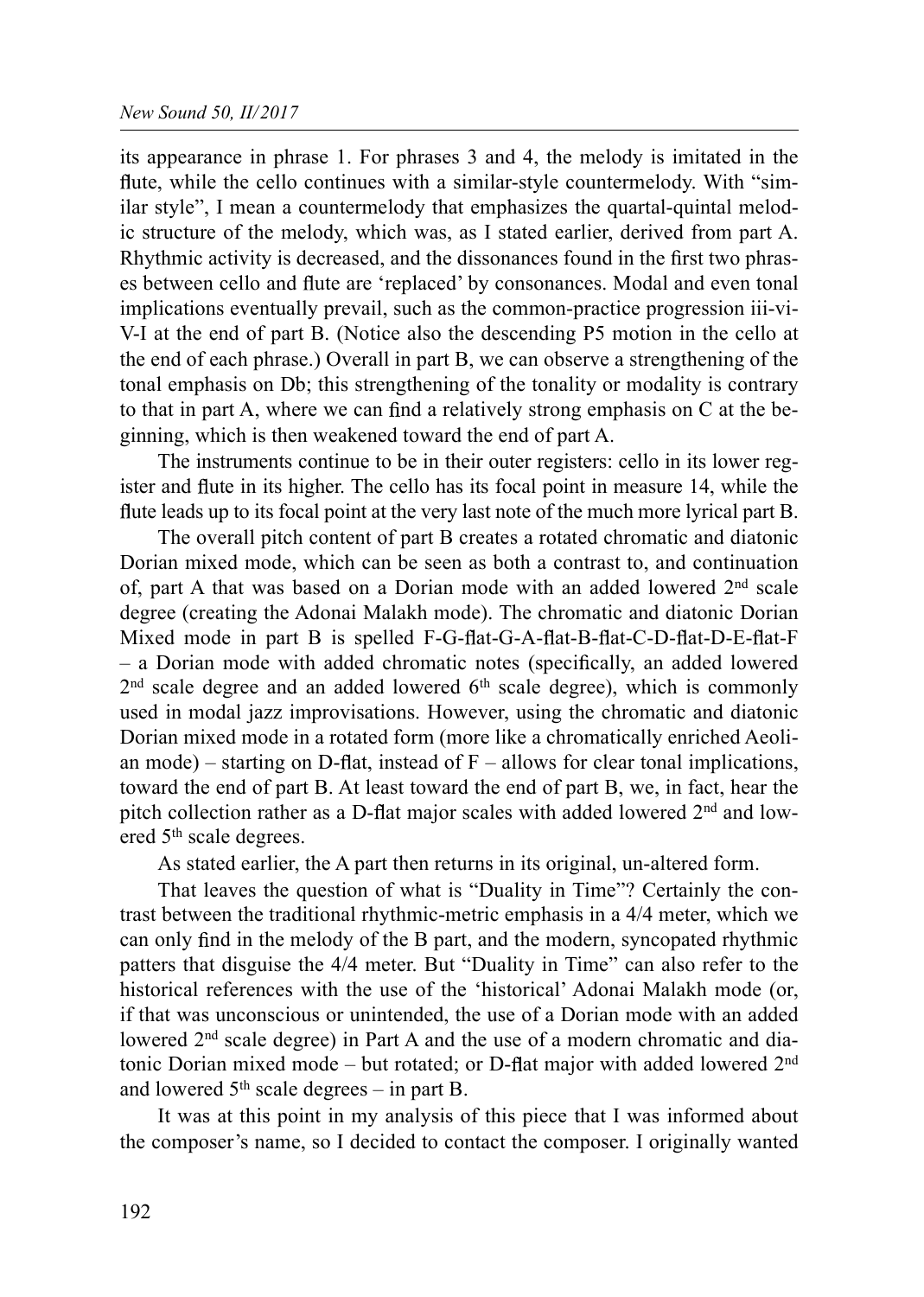to refrain from contacting him, as the question seemed to have been for a music scholar to analyze a piece of music that will also be performed at the conference. But then I could not resist of the desire to find more information about the piece. One of my motivations to contact him was that I learned from the composer's website that he is also a jazz musician. So, the one question I e-mailed him was: "Do you have program notes or anything that you would be willing to share about your piece Duality in Time?" He responded:

This is a weird little piece, because it was created under very specific and timing specific parameters.

The piece came to be on August 2, 2009 between 11 AM and 12 noon that day. A competition I was entering was organized in such a way that at 11 AM (PDT) a group of three or four potential instrumentations would be announced and then composers from all over the country would have 60 minutes to compose a piece for one of those (previously secret) instrumentations and submit the final score via email to the contest organizer (Dr. Nolan Stolz). Selected works would then receive 60 minutes of rehearsal and a premier performance later that month at a new music concert in Hartford, CT.

So, having 60 minutes to write a work - I decided to simply write a nice little ternary form - ABA - and tried to find a rhythmic, propulsive ostinato figure in the cello to propel the piece forward.

That was the gist of it, really.

The performers enjoyed playing it and asked me to elaborate on it - so I created a theme and variations setting as a prelude to Duality – so the final variation IS the A theme of Duality in Time – kind of. That piece is called Duplicitous Encounter. That is also on my site - so you can see what came of Duality when I had a bit of real time to devote to it...

Anyway, I'd be happy to elaborate further if need be and thanks again, and looking forward to the talk...

I was actually relieved that I didn't receive any detailed analytical information, because I wanted my analysis to stand alone – without information from the composer. But the described circumstance surrounding the creation of this work does add one more dimension to my analysis, specifically to my answer of what "Duality of Time" means. It also refers to the timing-specific parameters that were given as part of the composition competition  $-60$  minutes  $-$  as well as the time limitation of performers to rehearses – another 60 minutes.

I wish I could say that I only spent 60 minutes analyzing the piece, but I did take more time. And I thoroughly enjoyed it. And it is my recommendation that, after experiencing the life performance of Duality in Time, the audience would also listen to Jim Scully's  $6\frac{1}{2}$  minute piece *Duplicitous Encounter*, which is, just as Duality in Time, a fantastic, very enjoyable piece of music.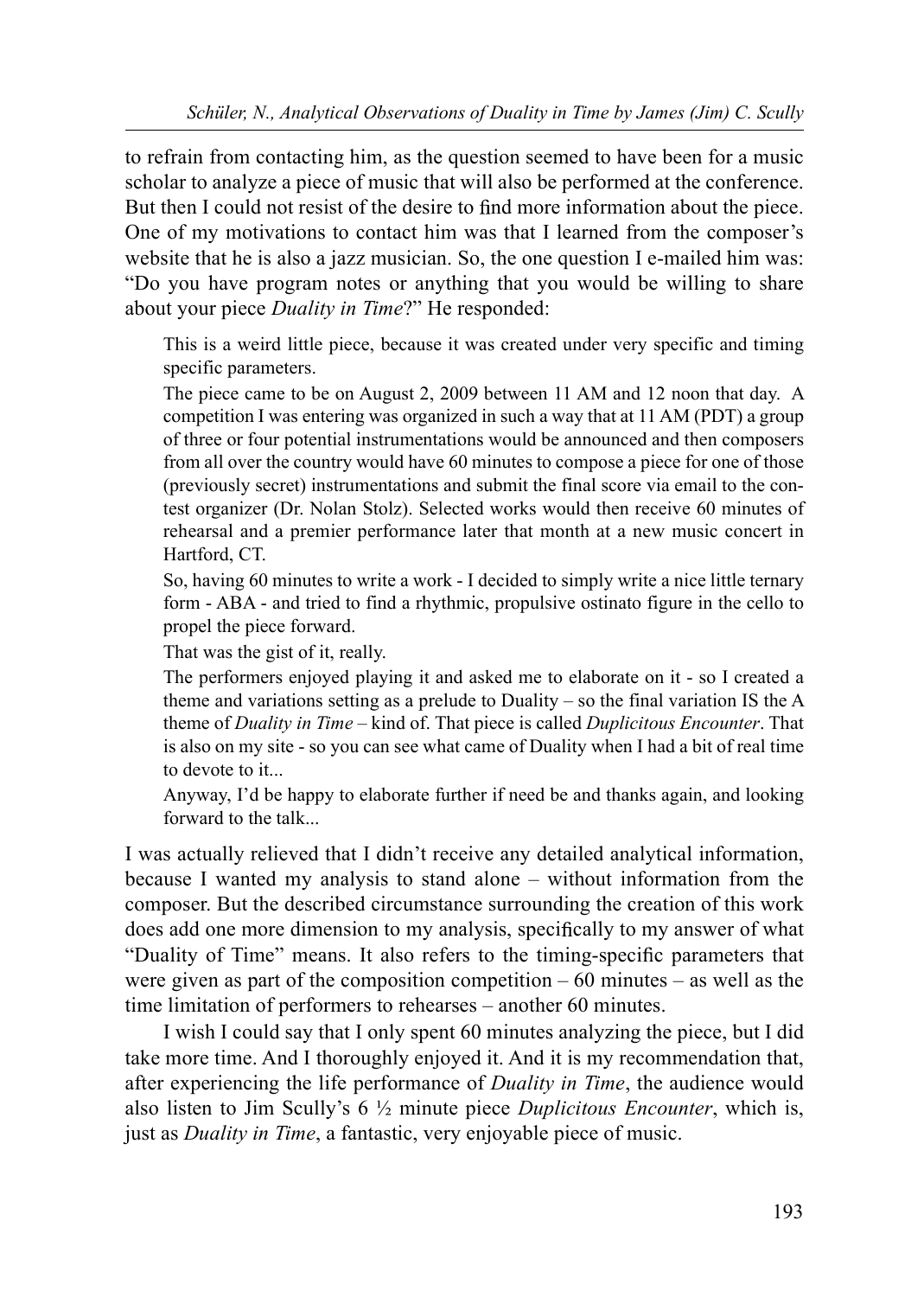\* \* \*

I found the challenge of analyzing a new piece of music for an audience that was about to listen to the performance of the piece at a conference very refreshing. My interpretation of the scales / modes used in this piece were incorrect; the composer revealed to me later that he simply thought of the Dorian mode in part A, not the Adonai Malakh mode; but in all other aspects, I was able to provide the audience with analytical observations that could guide them in the listening experience and provide additional information.

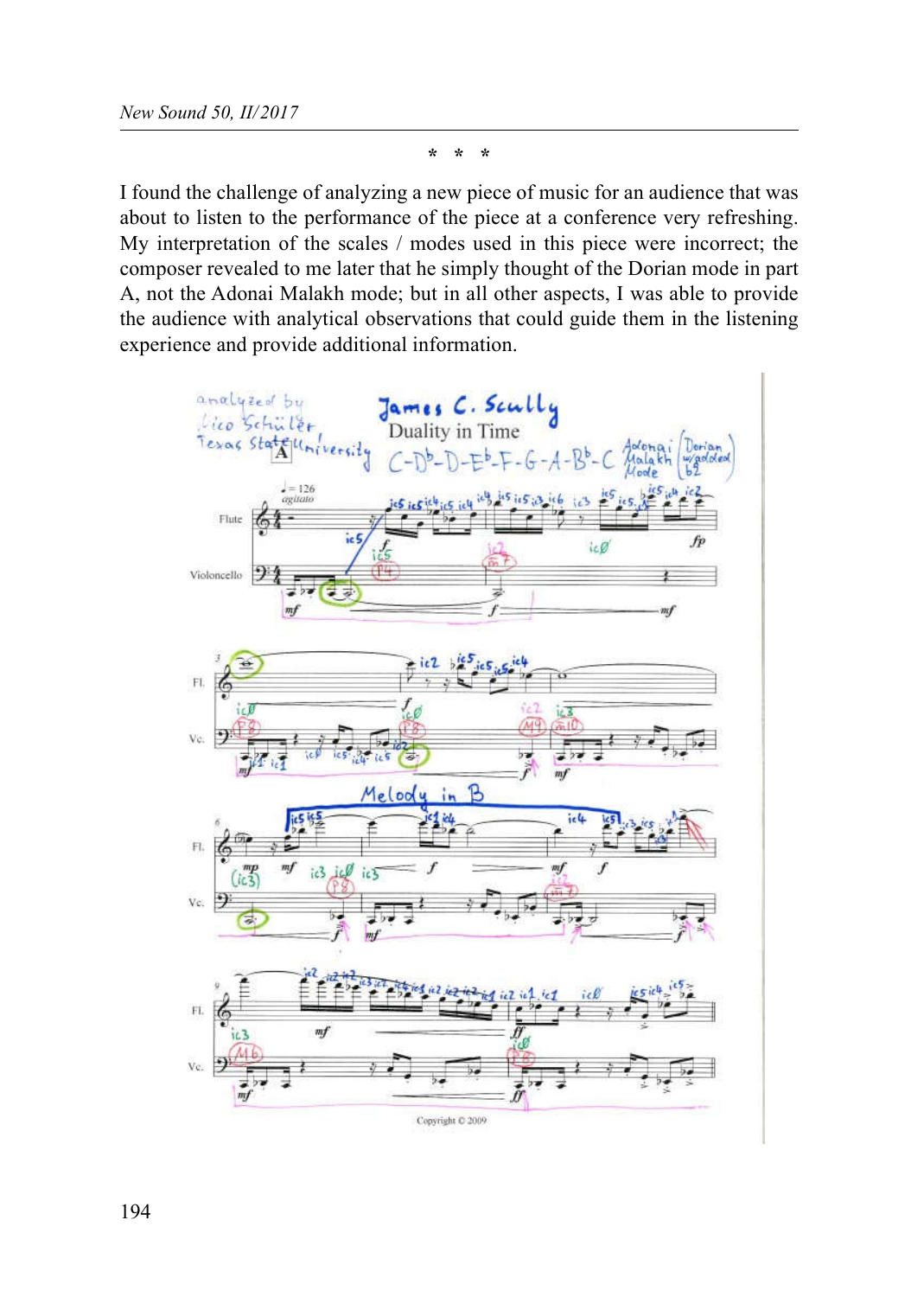